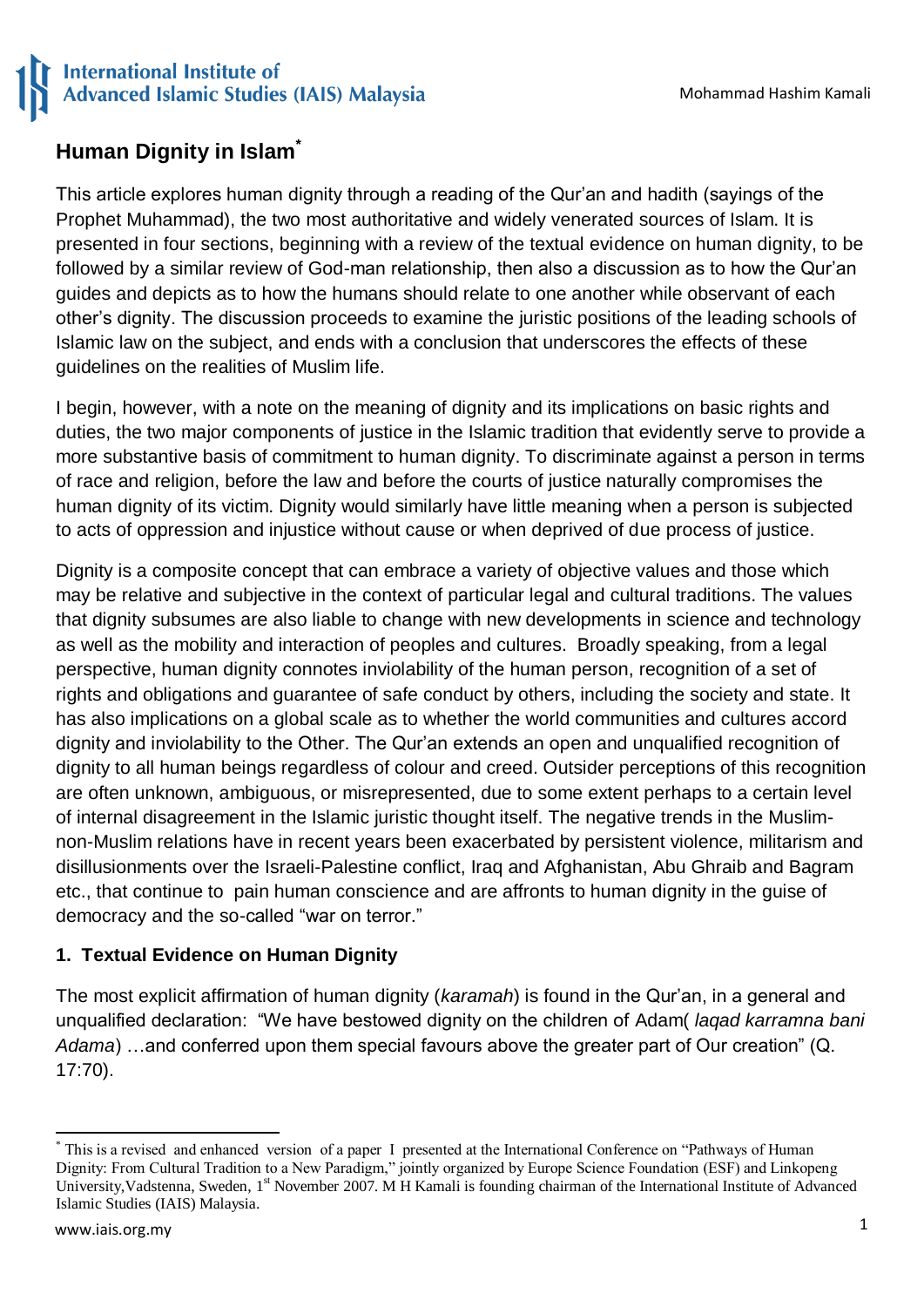The overall picture that emerges is summed up in the Qur"an commentator al-Alusi"s observation that "everyone and all members of the human race, including the pious and the sinner, are endowed with dignity...."<sup>1</sup> Twentieth century Muslim jurists and commentators have also gone on record to note that dignity is not earned by meritorious conduct; it is established as an expression of God"s grace; and also that dignity is a natural and absolute right which inheres in every human person as of the moment of birth. It is God-given and natural; hence no individual nor State may take it away from anyone. As for the question whether dignity also remains intact` of a criminal, the general answer provided is in the affirmative with the proviso, however, that it is partially compromised to the extent that a court decision on punishment may be enforced, but beyond that the personal dignity of prisoners must also be protected and observed.<sup>2</sup> Prisoners are not to be subjected to humiliation nor be deprived of their right to the essentials of life.

The reference to the grant of special divine favours on humankind in the verse under review is explained elsewhere in places where the text elaborates on the manifestations of human dignity by declaring, for instance, the spiritual ranking of human beings above those of the angels (Q, 7:11). For in this verse, the angels and the Iblis (satan) were asked to "bow down to Adam and they (the angels) bowed down, not so the Iblis." Iblis asserted its own superiority, as the text recounts: "You created Adam from clay and created me from fire!" God"s displeasure with this response was then conveyed in a question to Iblis: "what prevents thee from prostrating thyself to one whom I created with My Own Hand?" (Q, 38:75-76)

The subject is taken up again in another context where God declared His intention to the angels that "I am about to appoint a vicegerent in the earth." The angels protested, as the text goes, and said: "we extol and glorify Thee," whereas Man is prone to corruption and bloodshed. Then the angels were told: "surely I know what you know not." This is immediately followed by the affirmation: "And God taught Adam the names of all things…" (Q, 2:30-32), which would seem to suggest that knowledge and capacity to learn are relevant to the dignity and nobility of Man. A level of intimacy and closeness is also shown in the divine affirmation that "I created (Adam) with My own Hand." For in most other places where a reference occurs to God's creation, it is often said that God commands it or wills it so and it becomes. But more explicitly, this intimacy is shown in God"s illustrious affirmation: "And I breathed into him (Adam) of My Own spirit" (Q, 38:72).

The spiritual superiority of humankind in the foregoing verses is then further supplemented by references to their physical constitution in places, for example, where God declares "Indeed, We created humankind in the best of forms;" and "We fashioned you in the best of images...."<sup>3</sup> It is reported in a hadith that the Prophet stood one day in front of the Ka"bah, the holiest of all places known to Islam, and said in a symbolic language:

<sup>1</sup> 1 Shihab al-Din al-Alusi, *Ruh al-Ma'ani fi Tafsir al-Qur'an al-'Azim*, Beirut:Dar al-Turath al-"Arabi, nd., Vol. XV, 117.

<sup>&</sup>lt;sup>2</sup> See for a round up of opinion and references to Sayyid Qutb, Mustafa al-Siba'i, 'Abd al-Hakim Hasan al-'Ili, Ahmad Yusri, and Whbah al-Zuhaili Mohammad Hashim Kamali, *The Dignity of Man: an Islamic Perspective, Cambridge:* Islamic Texts Society, 2002, 1-2.

 $3$  Qur'an, 95:12 and 64:3 respectively.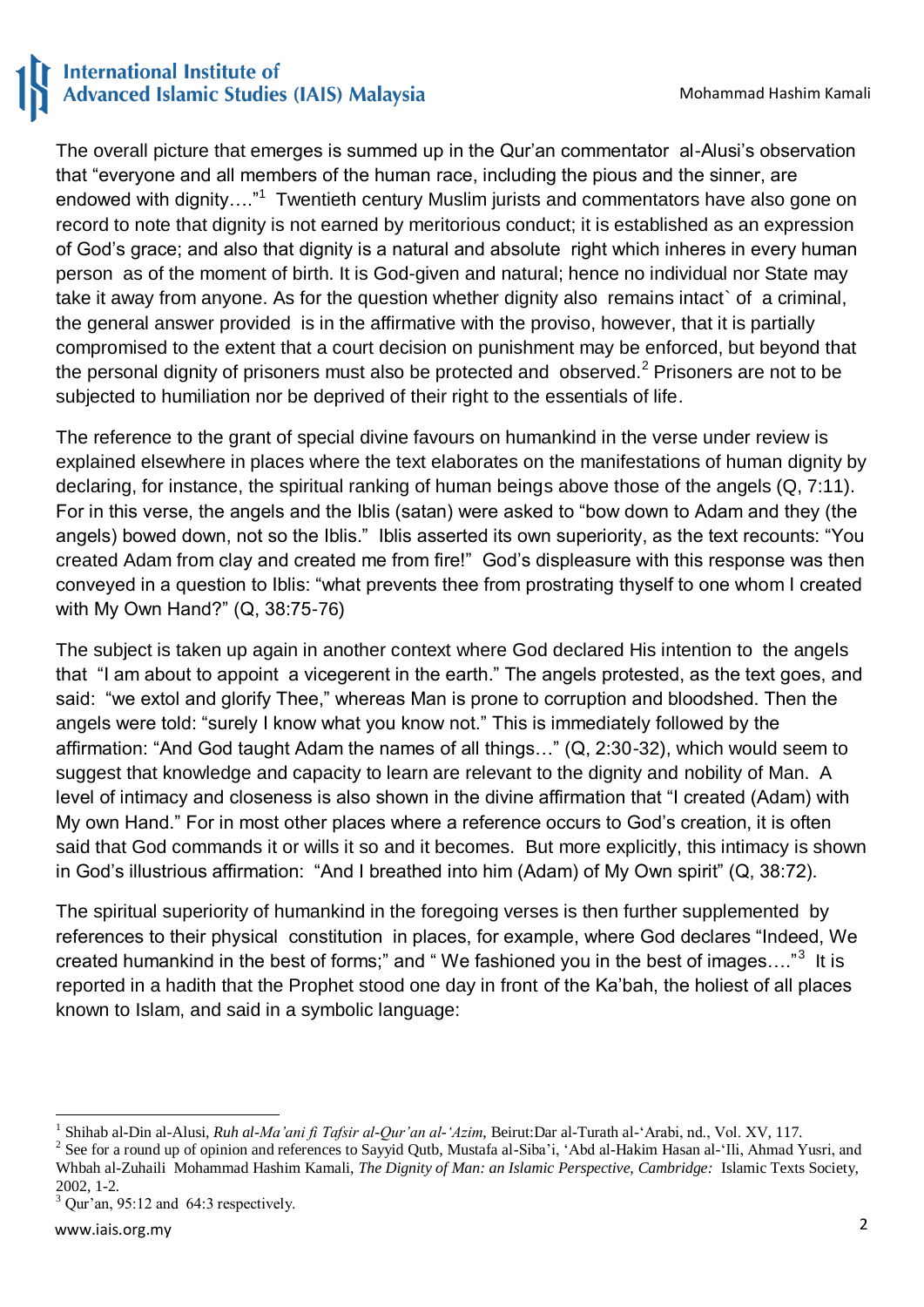You are most pure and most dignified, but the One in whose hands Muhammad"s life reposes, the sanctity and honour of a believer, his life and his property, is far greater in the eves of God.<sup>4</sup>

The Qur"anic vision of dignity for the human race has also been upheld for the Muslim community, whom God has ranked in honour (*al-'izzah*) next to His own illustrious Self and His Messenger, Muhammad (Q, 63:8). The Qur"anic designation of the Muslim community (*ummah)* is also that of "a community of moderation (*ummatan wasatan*- Q, 2:143), committed to the promotion of good, and rejection of evil (Q, 3:110), dedicated to the vindication of truth and justice (Q, 3:103). To quote the Holy Book: "The believers, both men and women, are friends and protectors of one another; they enjoin good and they forbid evil."(Q, 9:71) This is given a more concrete manifestation in the following hadith: " If any of you sees something evil, he should set it right with his hand; if he is unable to do so, then with his tongue, and if he is unable to do even that, then (let him denounce it) in his heart. But this is the weakest form of faith."<sup>5</sup> This is an evidently open address to all human beings. We find no evidence anywhere in the sources to say that non-Muslims may not participate in the promotion of good or prevention of corruption and evil that endanger individuals and societies. $^6$  In two of his other sayings, the Prophet is also quoted to have said: "the best part of faith is to have beautiful manners;"<sup>7</sup> and that: "I have been sent in order to perfect moral virtues (among you)."<sup>8</sup>

Rights and obligations are a manifestation of human dignity in all major legal traditions and the Shari"ah is no exception. There may be some differences of orientation among legal systems, but as far as Islamic law is concerned the emphasis is not so much on rights and obligations as it is on justice. A balanced approach to rights and duties is essential to the conception of justice in all major legal traditions. Yet legal systems are also shaped to some extent by the philosophical underpinnings of a society"s vision of a balanced mix of rights and duties. The western liberal tradition and its strong advocacy of individualism is thus manifested in a greater emphasis on rights, whereas Islam"s emphasis on spirituality and ethics, and how rationality and human interpretation understand the guidelines of the revealed text impact its conception of justice. The emphasis here tends to be more on duties and respect for the rights of the other more than that of one's own. Islamic law has consequently leaned more toward duties than rights. <sup>9</sup> I have elsewhere elaborated on this and advanced the view that human dignity provides a more objective basis of a modern doctrine of human rights in Islam, in preference perhaps, to the rights-based approach of the human rights discourse that is articulated in the 1948 Universal Declaration of Human Rights. The latter places a much greater emphasis on rights compared to obligations, just

 4 "Abd Allah al-Khatib al-Tabrizi, *Mishkat al-Masabih*, ed. Muhammad Nasir al-Din al-Albani, 2nd ed. Beirut: al-Maktab al-Islami, 1399/1979, , vol.2, hadith no.2724.

<sup>&</sup>lt;sup>5</sup> Muslim b. Hajjaj al-Nishapuri, *Mukhtasar Sahih Muslim*, ed. M Nasir al-Din al-Albani, 2<sup>nd</sup> ed., Beirut: Dar al-Maktab al-Islami, 1404/1984, p.11, hadith 34.

<sup>&</sup>lt;sup>6</sup> For further detail on the principle of *hisbah* (promotion of good and prevention of evil) and the manner it is conducted see M. H.Kamali, *Freedom of Expression in Islam*, Cambridge: Islamic Texts Society, 1997, 28-34.

<sup>7</sup> Tabrizi, *Mishkat*, vol.1, hadith no.46.

<sup>8</sup> Id., vol.3, hadith no.5097.

<sup>9</sup> See for details on the subject of rights and duties in Islamic law, M.H.Kamali, "An Analysis of Rights in Islamic Law," *The American Journal of Islamic Social Sciences* 10(1993),178-201. A summary of this discussion can also be found in idem. *Freedom of Expression in Islam*,, 16-24.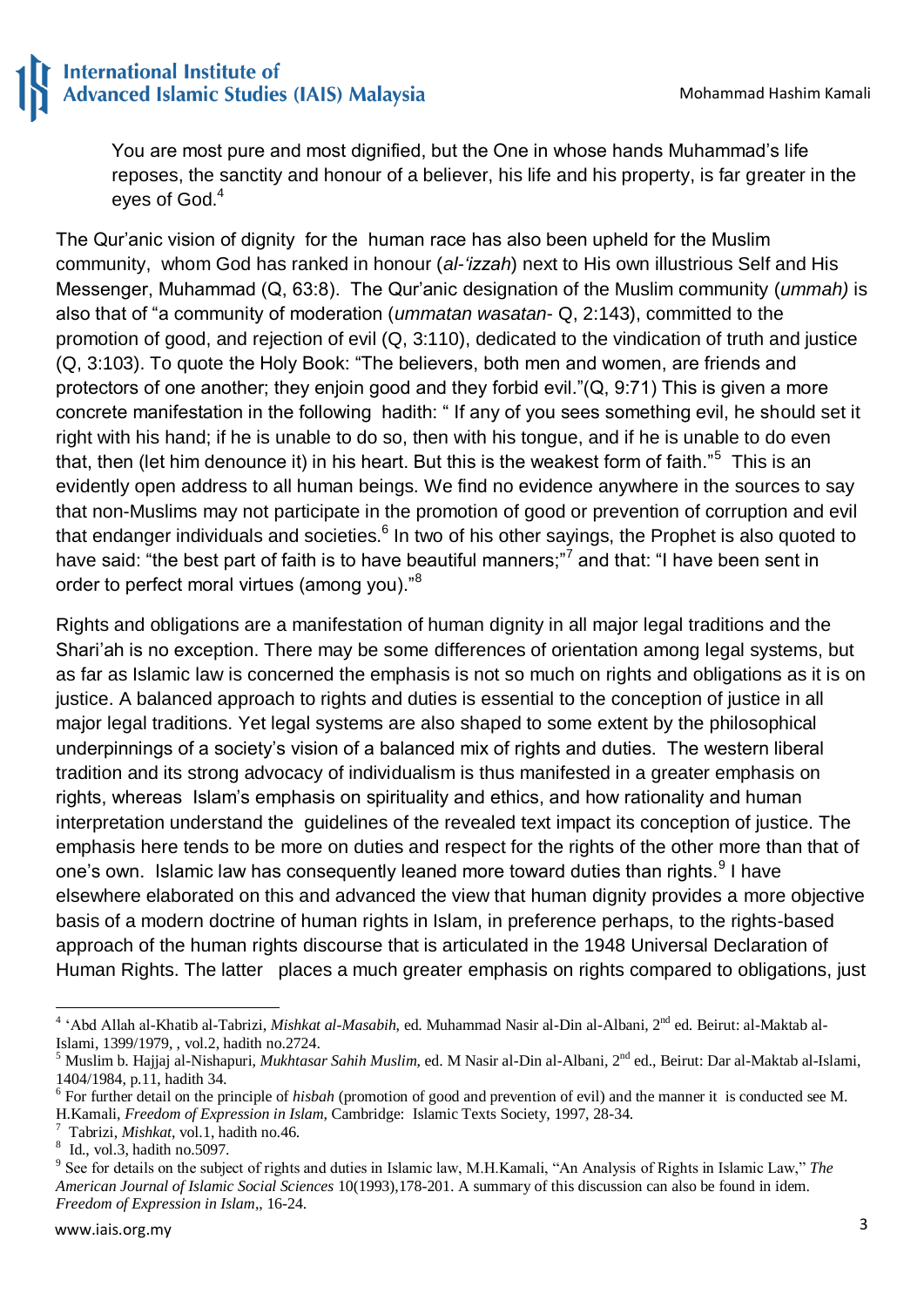as it also neglects collective rights of the community- subjects that have been widely discussed and to some extent rectified by the two subsequent treaties on economic rights, and on social and cultural rights that together with the UDHR constitute the International Bill of Rights.

My research further indicates, however, that a duty-based approach to human rights is also not in total harmony with the central theme and concern of the Qur'an on justice.<sup>10</sup> If justice actually means a balanced mix of rights and duties, as it naturally does, then a lopsided approach and emphasis on one at the expense of the other would equally invoke our criticism. Furthermore, critics have voiced the concern that dignity is a moral rather than a legal concept, and that violation of human dignity is not the same as violation of an entrenched right. Thus according to Donnoly, "To violate a right goes well beyond merely falling short of some high moral standard."<sup>11</sup> A partial response to this is that the five universals of the Shari"ah, known as *al-daruriyyat* (to which a sixth, namely personal honour (*al-'ird)* was subsequently added), do take human dignity into a rights-based concept, but I shall have more to say on this in my discussion of the juristic doctrine below. <sup>12</sup>

### **2. God-Man Relationship**

The Qur"an is expressive, in a variety of places and contexts, of God"s love for humanity so much so that it becomes a characteristic feature of this relationship. This aspect of God-Man relationship is not, however, adequately treated in many of the Orientalist works I have seen, which are preoccupied with theological themes such as God"s absolute power, God as an unrelenting judge, man as the servile servant of God and so forth. From generalities such as these the conclusion is often drawn that 'Islam is a system of duties' in which there is no recognition of rights, let alone fundamental rights, for the individual. <sup>13</sup> Theology is thus taken to dictate juridical conclusions and the whole discourse neglects the more specific themes of hukm, "adl, haqq, and wajib (law/value, justice, right, obligation respectively) and their relevance to individual rights. I have drawn attention to these in my analysis and have reached different conclusions.

A similar tendency is noted even among the Muslim commentators of the Qur"an, especially in the *tafsir bi'l-ma'thur* (precedent-based interpretation) genre of *tafsir*, such as those of Ibn Jarir al-Tabari (d.923), Jalal al-Din al-Suyuti (d.1505) and the works also of many Shari"ah jurists who envision a somewhat distant and impersonal God that accentuates His majesty, imperium and justice much more than His intimacy and love for the humankind.<sup>14</sup> This tendency in the *tafsir* and

<sup>1</sup> <sup>10</sup> See my views on this and other aspects of the human rights discourse: Kamali, *The Dignity of Man*, xv-xvi.

<sup>&</sup>lt;sup>11</sup> Jack Donolly, "Human Rights and Human Dignity: An Analytic Critique of non-Western Conceptions of Human Rights," The *American Political Science Review* 76(June 1982),304.

<sup>&</sup>lt;sup>12</sup> I shall not engage into details here but merely point out that textbook writers number the *daruriyyat* into five, hence the phrase al*-daririyyat al-khamsah*, to which the seventh century jurist Shihab al-Din al-Qarafi added a sixth, namely *al-'ird* (honour). Since this is a valid addition and has a Qur"anic basis, I refer to them as the six universals, namely of life, intellect, religion, family, property, and honour. See for details M.H. Kamali, *An Introduction to Shari'ah*, Kuala Lumpur: Ilmiah Publishers, 2006, Ch. Six "Goals and Purposes*(maqasid*) of Shari"ah: History and Methodology," 115-133, at 118. A revised and enhanced edition

of this book is due to be published by Oneworld Publication, Oxford, U.K (forthcoming, c. February 2008).

<sup>&</sup>lt;sup>13</sup> Cf., Dirk Bakker, Man in the Qur'an, Amsterdam: Drukkerij, 1965, 127 & passim. Bakker also quotes in support C. Snouk Hurgronje and Richard Bell. He has on the other hand discussed Montgomery Watt, H. Berkeland and others that variously characterized God-man relationship with mercy, guidance, creative power, and dominion etc.

<sup>&</sup>lt;sup>14</sup> For a comprehensive monographic study of 'love in the Qur'an' see Ghazi bin Muhammad bin Talal, *Al-Hubb fi'l-Qur'an al-Karim*, 2<sup>nd</sup> revsd ed. Amman: Dar al-Razi , 2010/1431, 432pp. See also Muddathir 'Abd al-Rahim, "Anmat al-Hubb fi'l-Qur'an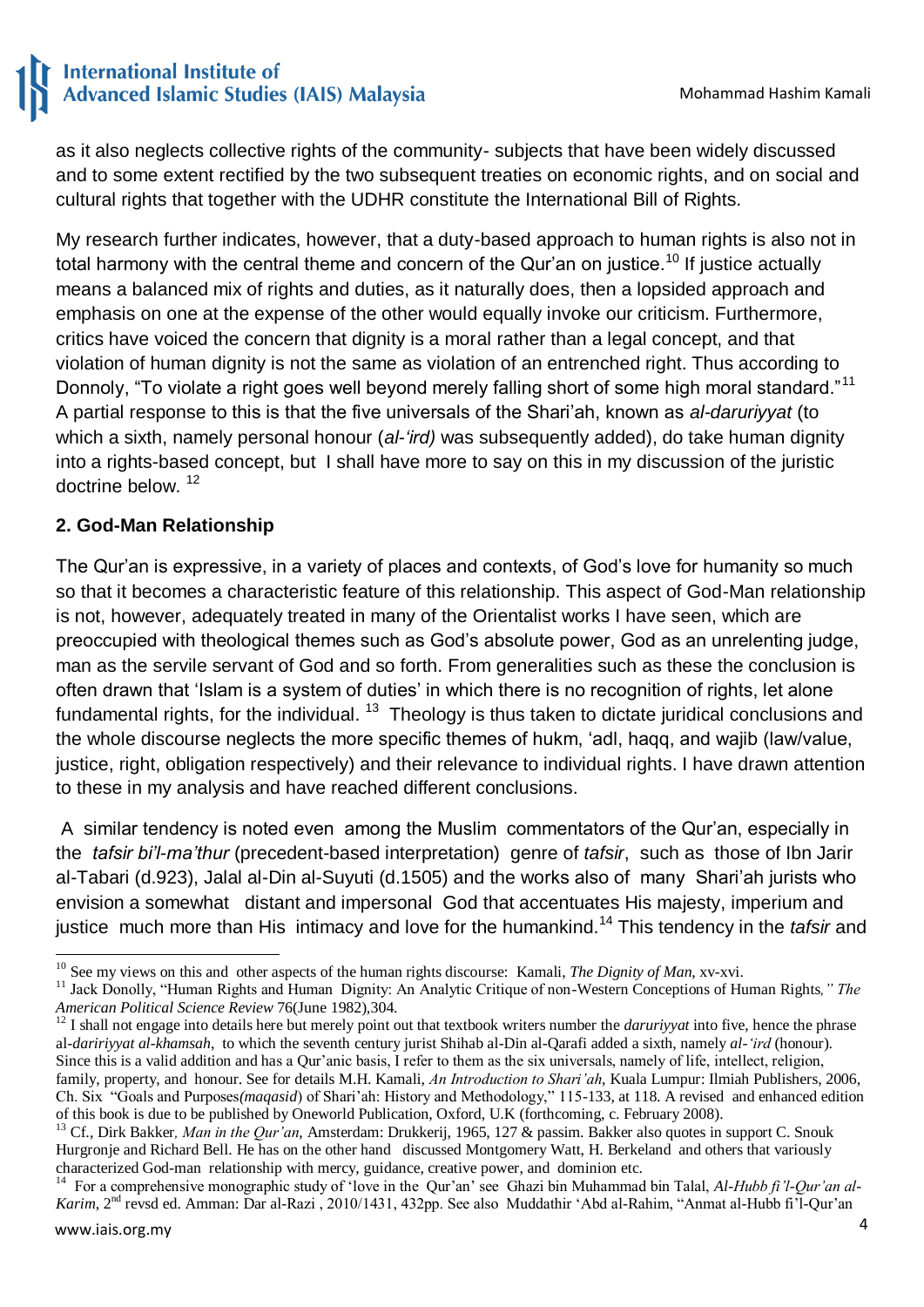*fiqh* works has not remained unnoticed and has invoked criticism from many leading Sufi and mystics of Islam. The Sufis have taken the jurists and even the Qur"an commentators to task for their preoccupation with a rule-based religion, for downsizing of God"s love (*mahabbah*) for Man, and Man"s devotion to Him, that is so unmistakably present in the Qur"an and hadith. The Sufis are well-known for their rich and effusive expression of a profound devotion *('ishq*) in which God and humankind relate to one another.<sup>15</sup> A careful reading of the scriptural sources of Islam would show that as a governing principle of Islam, God"s love for the humankind animates all aspects of His creation, and that the open conferment of dignity "on the children of Adam" emanates from that love.

God"s love is manifested in His often- repeated expression of mercy for the humanity in the Qur'an<sup>16</sup>, in His expression of trust in the nobility of Man, for the latter's faculty of reason and immense capacity to knowledge and understanding.<sup>17</sup> God's expression of trust is also manifested in His appointment of humankind as His vicegerent in the earth (Q:2:30-32), and His recurrent affirmation on the subiugation of the heavens and the earth to the benefits of Man.<sup>18</sup> Other manifestations of favour are found in the Divine providence of availing to humankind the enjoyments of this life and its adornments, espoused with reminders that they should not neglect their fair share in them.<sup>19</sup> In an address to the Prophet Muhammad, God speaks in such terms: "When My servants ask you about Me, say that I am indeed close to them and I listen to the prayer of every supplicant when he calls on Me;" and "Surely We have created Man; We know the promptings of his heart, and We are nearer to him even than his jugular vein."<sup>20</sup> In a long Qudsi hadith (unlike other hadiths that originate in the Prophet's own words, in Qudsi hadith God speaks directly in the first person) that al-Bukhari has recorded, God the Most High said:

One who offends any of My friends is like declaring war against Me…and My servant gets closer to Me through good deeds until I love him, and when I love him, I become like his ear by which he hears, and like the eye by which he sees, like his hand by which he reaches out, and I walk with him; when he asks Me, I give, and when he seeks protection through Me, I protect him.<sup>21</sup>

These and similar other pronouncements may be seen as God"s unconditional expressions of love and grace for the humanity, which may be distinguished from such other expressions that contemplate certain behaviour patterns- as reviewed below.

In numerous places the Qur"an is expressive of God"s love, in its typical phrase, "*inn Allah yuhibbu*- God loves" which occurs frequently in the text, as in the case of those who are good to others ( *inna Allah yuhibbu al*-*muhsinin,* Q, 2: 195); those who are just in their dealing with others

**<sup>.</sup>** al-Karim: Nazrah Ijmaliyyah," Conference paper presented to the International Conference on " al-Hubb fi"l-Qur"an al-Karim,"( Manifestations of Love in the Noble Qur'an), organized by the Royal Academy of Jordan, 4-6 September 2007, p.6f. <sup>15</sup> For further detail, and my own views, on this see Kamali, An *Introduction to Shari'ah*, 1-6.

<sup>&</sup>lt;sup>16</sup> Cf., Q. 2:263; 7:156; 15:56; 39: 53 and passim.

<sup>&</sup>lt;sup>17</sup> Our'an, 2:164; 3:18; 4:162; 22:54;30:28; 58:11; 35:88;3843; 39:9 &18.

<sup>&</sup>lt;sup>18</sup> Cf., Qur'an, 31:20; 35:13; 67:15.

<sup>&</sup>lt;sup>19</sup> Our'an. 7:10; 7:30; 14:34 and 28:77.

<sup>&</sup>lt;sup>20</sup> Q. 2:186 and 50: 16 respectively.

<sup>21</sup> Muhammad b. Isma"il al-Bukhari, *Sahih al-Bukhari*, Kitab al-Riqaq, hadith no.6502.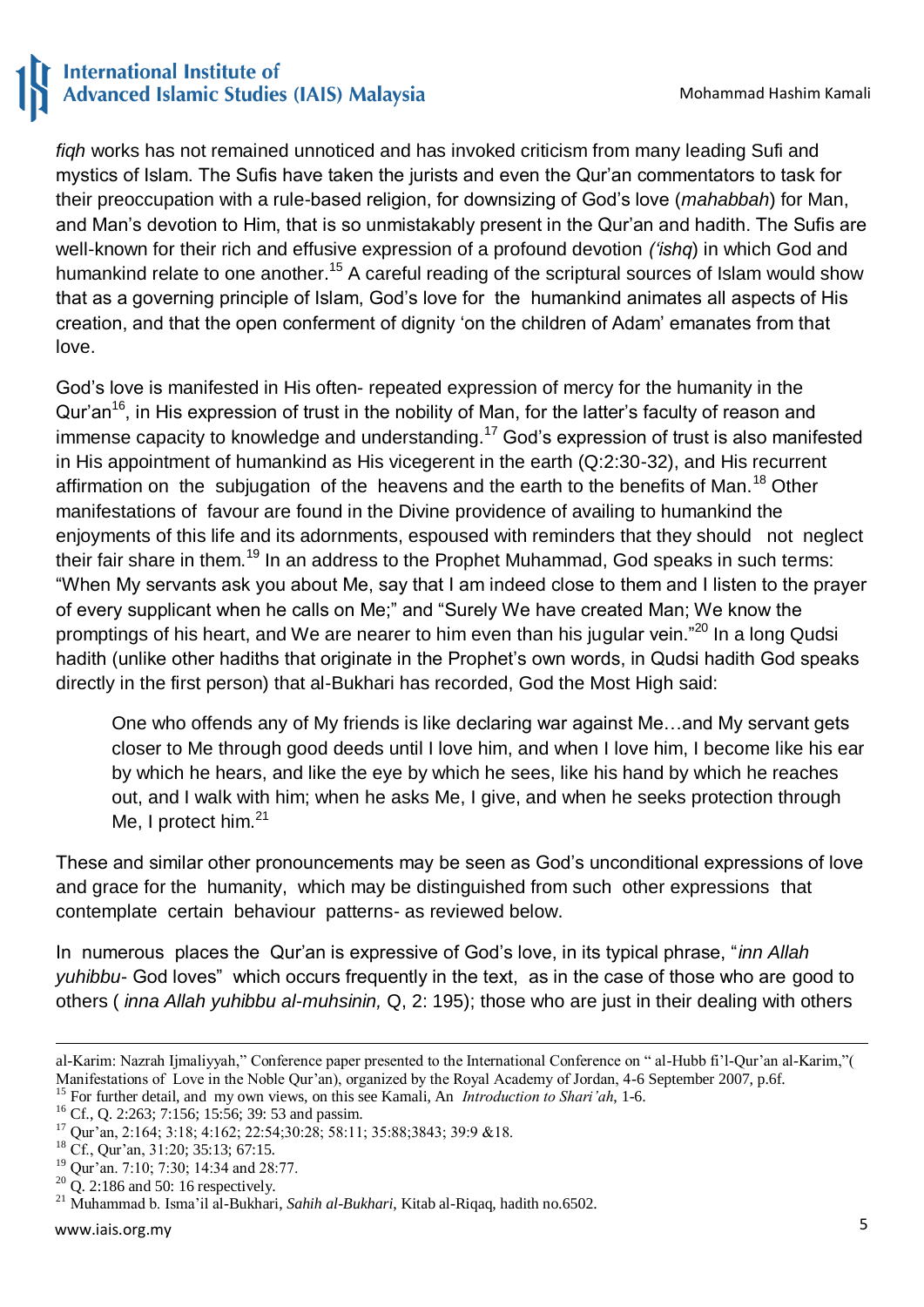(*inna Allaha yuhibbu al-muqsitin*, Q, 5:42), those who remain patient in the face of adversity (…*alsabirin*-3:146), those who are conscious of Him (*al-muttaqin*, Q, 9:4), those who observe purity and cleanliness (*al-mutatahhirin*, Q, 2:222), those who repent and return to Him (*al-tawwabin*, Q, 2:222), those who place their trust in Him (*al-mutawakkilin*, Q, 3:159) and so forth. In an unusually candid language, God has elsewhere addressed His beloved Prophet Moses in these terms: "And I cast My love over you in order that you may be reared under My eye" (Q, 20:39). This theme is pursued further in other places where God"s love is denied in the typical phrase "*inna Allaha la yuhibbu*" to the aggressors, to the unjust, to those who spread corruption, to the arrogant and the boastful, the deniers of faith in Him, the treacherous, the prodigals and so forth.<sup>22</sup> Yet the Qur'anic dictum is varied in its expressions when it declares, for example, in another verse: "O My servants who have transgressed against their souls! Do not despair of the mercy of God, for God forgives all sins. He is most forgiving, most merciful." (Q, 39:53). Further endorsement of this message if found in (Q, 7:156) where God says that "My mercy engulfs everything and extends beyond everything."

Other manifestations of God-Man relations in the Qur"an are found in the affirmation and grant of freedom and moral autonomy for human beings (Q, 30:30); in its declaration that "there shall be no compulsion in religion."(Q, 2:256); and again: "Let whosoever wills, believe, and whosoever wills, disbelieve."(Q, 18:29). The Qur"an also declared in an address to the Prophet: "anyone who accepts guidance does so for his own good, but one who wantonly goes astray, then tell him that " I am only a warner."(Q, 27:92)

## **3. Relations Among Fellow Humans**

The Qur"anic vision of humankind is that of a single fraternity which is endorsed by the affirmation of unity and equality of all of its members. Thus in a reference to the creation of humankind, it is provided: "God created you from a single soul (*khalaqakum min nafsin wahidatin*) and created its mate of the same (kind) and created from them multitudes of men and women…." Then they are all enjoined, in the same verse, to "observe the ties of kinship (*al-arham*) among yourselves" (Q.4:1).

It is significant that the text accentuates the bonds of fraternity among humans with the expression *al-arham* (ties of kinship), a term usually employed in the Qur"an in the context of family relations and inheritance.<sup>23</sup> Another point of note in this passage is its phrase "He created you form a single soul," which also occurs identically elsewhere in the text (Q, 39:6), both implying that Eve was not created from Adam"s rib, as it is sometimes claimed, but created in a like manner of the essence of that single soul. This single soul partakes, it seems, in God's own illustrious spirit, hence its dignified origin of the highest order. What is in common between Adam and Eve is this soul, implied by the reference to it in the female singular (i.e *minha*- in the phrase *wa khalaqa* 

<sup>1</sup> <sup>22</sup> The Arabic terms used in the Qur"an are " *al-mu'tadin, al-zalimin, al-mufsidin, al-mustakbirin, al- fakhur, al-kafirin,,alkha'inin, al-musrifin (Q.* 2:195;42:40;2:205;16:23;4:36,7:32; 8:58; and 6:141 respectively)

<sup>&</sup>lt;sup>23</sup> Al-Qaradawi's discussion of this and other related verses in the Qur'an leads him to the conclusion that Islam recognizes two levels of fraternity, namely human fraternity (*al-ikha' al-insani*) and fraternity in faith (*al-ikha' al-dini*). The latter does not weaken the former, rather it substantiates and endorses the wider fraternity of humankind: Yusuf al-Qaradawi, *al-Khasa'is al- 'Ammah li'l-Islam*, Cairo: Maktabah Wahbah, 1409/1989, 84.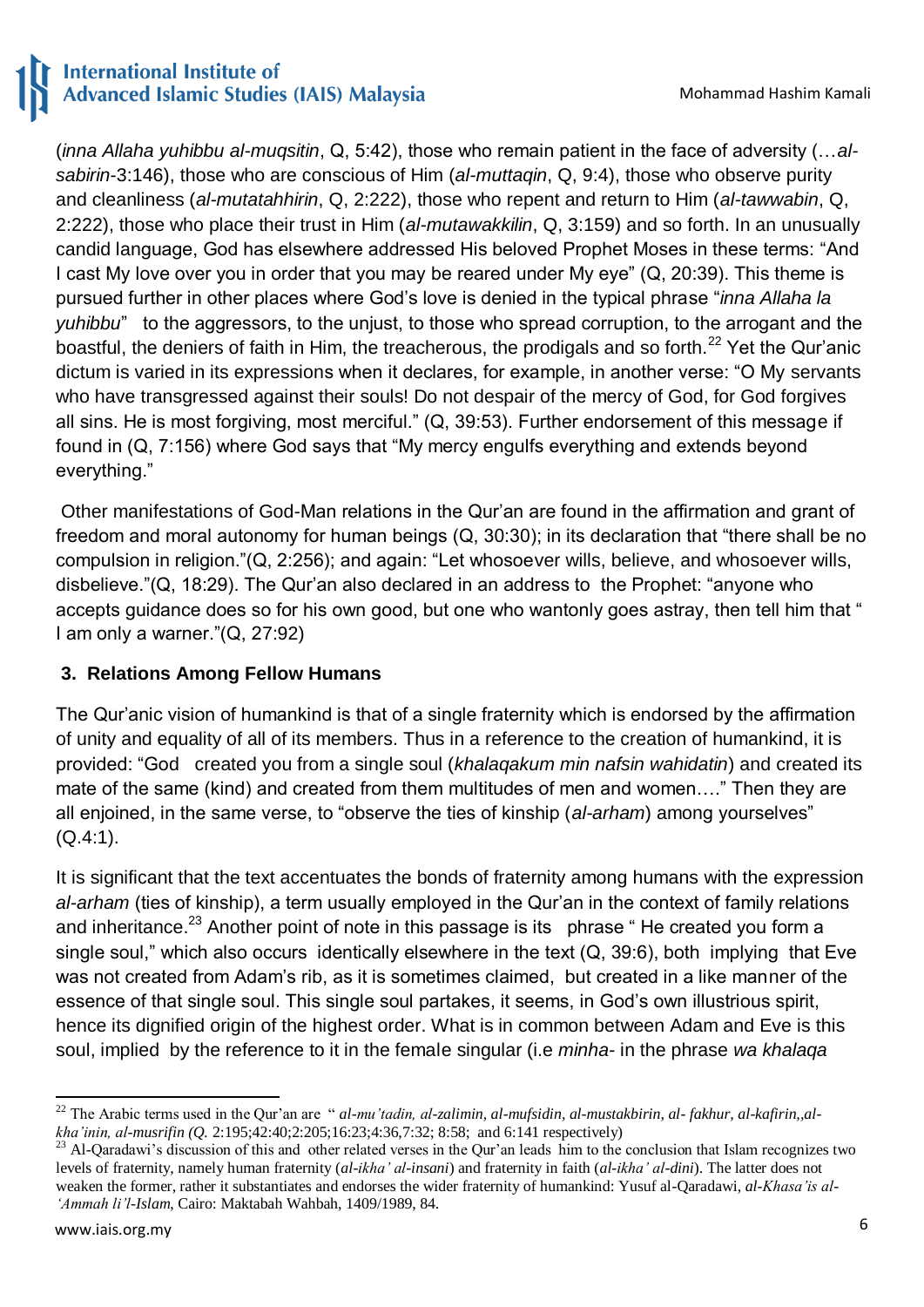*minha zawjaha-* and created from it its pair), which could not be a reference to Adam, but to that single soul. The Prophet Muhammad has endorsed this message of unity and equality in the following hadith: "O people! Your Creator is one; you are from the same ancestor; all of you are from Adam, and Adam was created from earth."<sup>24</sup> In the matter of reward and punishment, the Qur'an places men and women on precisely the same footing, $25$  and there is no notion of an original sin in the Qur"an either. In sum, since Islam subscribes to a broad human fraternity on an equal basis "there could be no affront to the human dignity of any single person without there being an affront to the dignity of all."<sup>26</sup>

The Qur"an views marriage as a basis of friendship and compassion (*muwaddah wa rahmah)*  where the spouses find tranquillity and companionship and are a "protective garment" to each other's dignity and honour.<sup>27</sup> The parents are elevated to a position almost of divinity, and the offspring is enjoined to treat them, in words and in deeds, with utmost dignity, in the spirit of benevolence (*ihsan)* and submission to them (Q, 17:23). The text places special emphasis on being grateful to one's mother  $(Q, 31:14)$ . The parents are also enjoined to observe the natural ties of love and affection with their children, who are "the adornment of one"s life" and also a test of one"s own success and failure. The most meritorious legacy anyone can leave behind is a virtuous offspring (Q, 18:46).

As for the dignified encounter and treatment of one's fellow humans, the Qur'an in numerous places enjoins affection and fraternity with everyone, within and outside the family, especially to one"s neighbours. The believers are declared as brethren to one another (Q, 49:15) and enjoined, in an unqualified language, to speak to everyone with courtesy and fairness (Q, 2:83); and then again "when you speak, speak with justice; ...and in pursuit of righteousness." <sup>28</sup> In numerous places, the text warns all people to avoid harbouring ill-feeling, rancour, suspicion, backbiting and espionage against one another.

In their dealing with non-Muslims and followers of other faiths, Muslims are enjoined to do justice and be good to them so long as they do not resort to acts of hostility and oppression. (Q, 60:8). In the matter of engaging in disputation and discourse with others, Muslims are further directed to "reason with them in the best manner possible;" and "argue not with the followers of Scripture except in the fairest manner."<sup>29</sup> In a defensive sense, the Qur'an also lays down the basic guideline that "there shall be no hostility except against the aggressors" (Q, 2:193). An act of aggression may be punished with its equivalent but no more than that (Q, 2:194). The text, moreover, enjoins everyone to "avoid aggression, for God loves not the aggressors,"(Q, 2:190) but patience and forgiveness will have its rewards from God (Q, 16:126). The Prophet Muhammad has added his voice in confirmation to say: "people are God's children and those dearest to God are the one's who treat His children kindly."<sup>30</sup> He also said: "whoever believes in God and the Last

<sup>-</sup><sup>24</sup> From the Prophet's Farewell Sermon, Muslim, *Mukhtasar Sahih Muslim*, p.186, hadith 707.

<sup>&</sup>lt;sup>25</sup> Our'an, 3:195; 16:97.

<sup>26</sup> J. Weeramantry, *Islamic Jurisprudence: an International Perspective*, Basingstoke, U.K: Macmillan, 1988, 64.

<sup>&</sup>lt;sup>27</sup> Our'an, 21:20; 2:187.

<sup>28</sup> Qur"an, 6:52 and 33:70.

<sup>&</sup>lt;sup>29</sup> Our'an, 16:125 & 29: 46 respectively.

<sup>30</sup> Tabrizi*, Mishkat*, vol.2, hadith no.4998.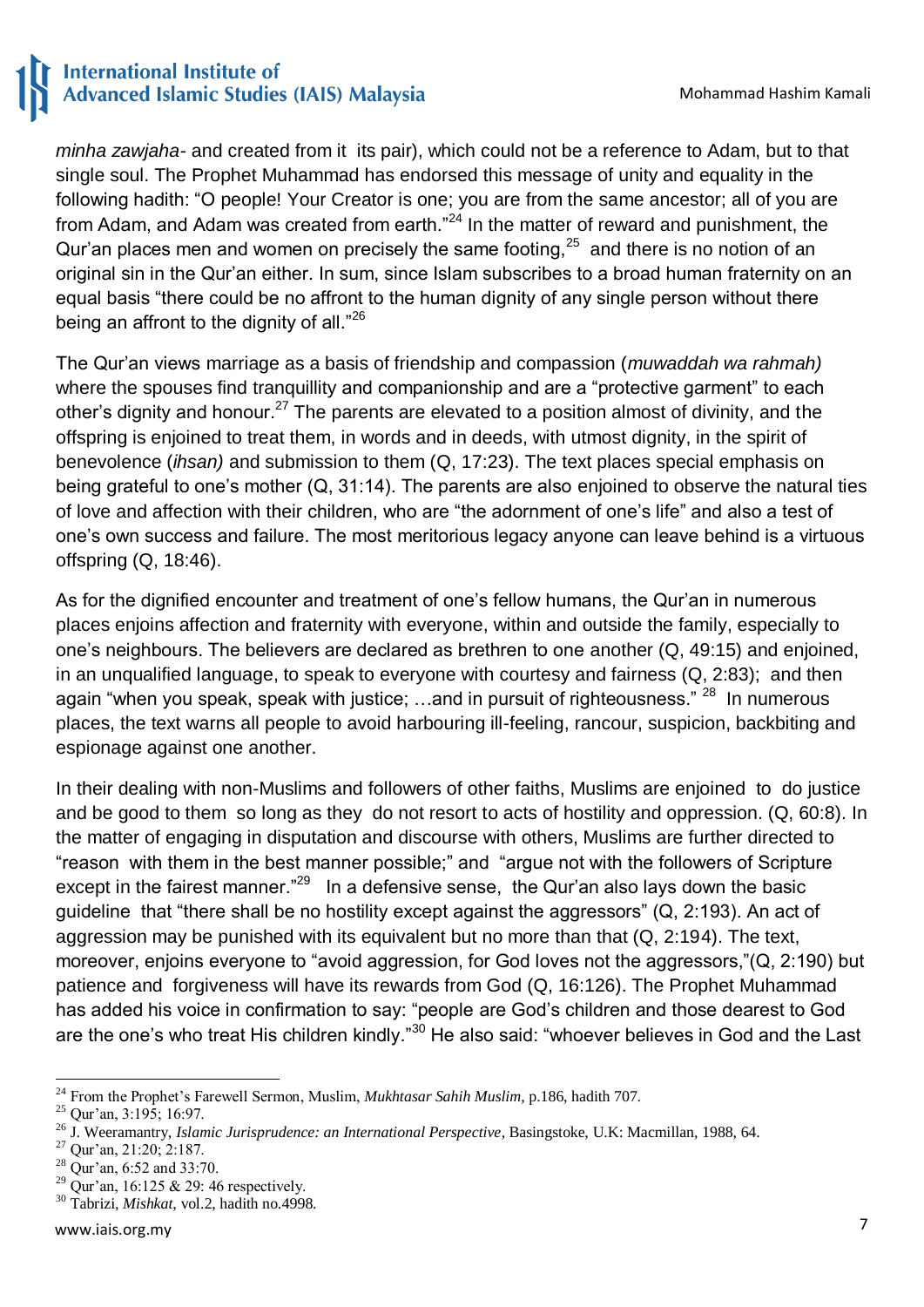Day, let him speak when he has something good to say, or else remain silent."<sup>31</sup> In another hadith, the Prophet has been quoted to have said "God will punish (in the Hereafter) those who punish people in this world."<sup>32</sup>

Another manifestation of human dignity in Islam is the grant of moral autonomy to the people, as in the renowned hadith: "There is no obedience in transgression; obedience is due only in righteous conduct."<sup>33</sup> The Prophet is reported to have further declared: "The best form of jihad is to tell a word of truth to a tyrannical ruler."<sup>34</sup>

### **4. Juristic Positions**

Three inter-related concepts of Islamic law of relevance to human dignity that are featured in the scholastic jurisprudence of the leading schools are *'ismah* (inviolability), humanity and personhood (*adamiyyah*) and the five (and later six) universal *maqasid* (goals and purposes) of Shariah, collectively known as al-*daruriyyat*, as previously mentioned. These are life, intellect, religion, family, property, and honour, which constitute the overriding goals and values of Islam that must be protected as a matter of priority by all concerned.  $35$  The two basic positions that are taken on these concepts may be labelled respectively as universalist and communalist. The universalist camp is spearheaded by the Hanafi school of law whereas the preponderant view of the other leading schools tends to take communalist postures on these concepts. The Hanafi school commands the widest following (about 50 per cent of all Muslims) in the present day Muslim countries compared to any of the other leading schools, namely the Shafi"i, Maliki, Hanbali and the Shi"ah. The universalists take an affirmative stance on the recognition of "ismah for all humans regardless of religion, gender, race and the like. Human dignity is thus a natural endowment that obtains in everyone by the mere fact of being human. Everyone"s dignity, life, property and other rights are sacrosanct and inviolable without any discrimination. Full and equal protection is therefore extended to them all alike. The communalist position maintains, on the other hand, that "ismah is established not by the fact of one"s being a human, but by being a believer in Islam. Non-Muslims are consequently not qualified for "ismah unless they make a treaty with the Muslim state and secure their protection by virtue of a commitment (dhimmah). This view is spearheaded by the Imam al-Shafi"i (d.820CE) and found support with the other leading imams, namely Ahmad Ibn Hanbal, (d.855), Malik (d.795) Daud al-Zahiri (d.885) and the Shi"ite scholars such as al-Tusi and (d.1274) and his contemporary "Allamah al-Hilli. They advanced the argument that the injunction on fighting the disbelievers in the Qur"an and hadith is couched in a general language which supersede the grant of 'ismah to them.<sup>36</sup> Recep Senturk has drawn the conclusion from his

<sup>1</sup> <sup>31</sup> Muslim, *Mukhtasar Sahih Muslim*, p.476, hadith no.1794.

<sup>32</sup> Muslim, *Mukhtasar Sahih Muslim*, p.484, hadith no.1833.

<sup>33</sup> al-Tabrizi, *Mishkat*, vol.II, hadith no. 3665.

<sup>34</sup> Muhammad ibn Yazid al-Qazwini ibn Maja, *Sunan ibn Majah*, .Istanbul: Cagri Yayinlari, 1401/1981, kitab al-fitan; bab amr bi"l-ma"ruf wa nahy "an al-munkar.

<sup>35</sup> For further detail on *daruriyyat* also see M. H. Kamali " Maqasid al-Shari"ah, the Objectives of Islamic Law," *Islamic Studies* 38(1999), 193-209. On the concept of "ismah see Baber Johansen, Contingency in a Sacred Law: Legal and Ethical Norms in the Muslim Fiqh, Leiden: Brill, 1999. For the emergence and development of concepts see also Recep Senturk, "*Adamiyyah* and "*Ismah*: The Contested Relationship between Humanity and Human Rights in the Classical Islamic Law," *Turkish J. of Islamic Studies,* 8(2002), 39-70.

 $36$  Qur'an, 9:5 (a likely reference to the pagans of Makkah), and al-Anfal:8:39 (permits fighting to end mischief and oppression).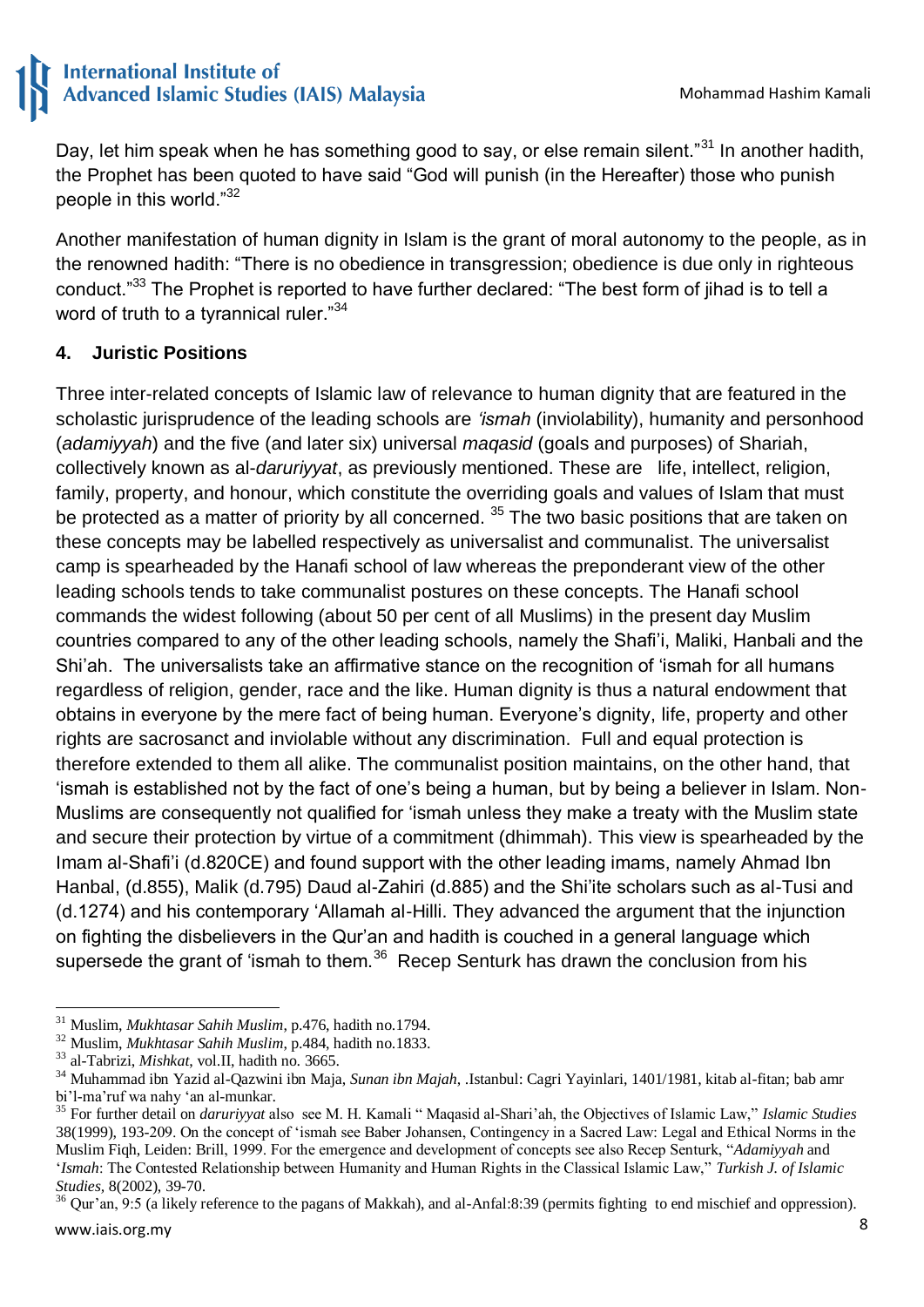research that the category of a universal human rights that exists in the Hanafi concept of adamiyyah does not obtain in the legal thought of the advocates of the communalist position, who have generally relied on the religiously defined categories of Muslims and non-Muslims.<sup>37</sup> This is, in the present writer"s opinion, a rather unwarranted Qualification of the universal and unqualified language of the Qur'an. A general text ('aam), according to accepted principles of Islamic jurisprudence, is specified on grounds only of compelling reasons, and one sees no such grounds here to justify a departure from the strong and universal language of the text as it is.

Imam Abu Hanifah (d. 767), the leading advocate of the universalist position, established a nexus between *adamiyyah* and *'ismah* and maintained that being a progeny of Adam, whether Muslim or not, creates the legal basis for possession of both. His position is summarized in the phrase, *al- 'ismah bi'l-adamiyyah-* inviolability inheres in being human. Abu Hanifah"s understanding of the Qur"an and hadith on fighting the disbelievers maintains that they are on the whole contextual, often referring to warlike situations and active military engagement between the pagans of Makkah and the nascent Muslim community of the time. $38$  "A human's religious choice must also be honoured," wrote al-Sarakhsi (d.1090), "even if it is contrary to the Islamic teaching." Sarakhsi further observed that everyone"s life must be protected because only a living person can respond to the Divine call of religion, and so must be his faculty of reason, as this too is the only way through which he can understand and determine values. Everyone"s mind must be honoured and protected "even if they oppose the way we think."<sup>39</sup> Al-Sarakhsi went on to add that freedom and the right to own property are endowed in humans as of the moment of birth. The insane child and the sane adult stand on the same footing concerning these rights. This is how personhood is established in a human being to create in him the capacity to bear rights and obligations.<sup>40</sup> Another prominent Hanafi jurist, al-Marghinani, criticized the communalist view and wrote that the argument of al-Shafi"i to take the religion as the criterion of "ismah is unacceptable. This is because "protection is attached, not to Islam, but to the person," as it is the person who is the audience of religion and the carrier of obligations imposed by the law. People would be unable to receive the message and give a meaningful response to it unless they were immune from aggression in the first place. The person is, therefore, the original locus of protection, which means that 'ismah inheres in all human beings.<sup>41</sup>

Ibn "Abidin (d.1834 CE), another leading voice in the Hanafi school, confirmed the universalist position of the school of his following and wrote that "a human being is honoured, even if he is a non-Muslim--*al-adami mukarram wa law kafiran*".<sup>42</sup> We are required to protect the sanctity of all humanity. Muslims must therefore defend the "ismah and human rights of non-Muslims. Each individual, community and state bears the responsibility to protect the "ismah of all human beings.

<sup>42</sup> Muhammad Amin ibn 'Abidin, *Hashiyah ibn 'Abidin*, Cairo:Mustafa al-Babi al-Halabi, 1386/1966, vol.V, 58.

**<sup>.</sup>**  $37$  Recep Senturk, "Sociology of Rights," (see the next f.n), 16.

<sup>38</sup> Cf., Abu al-Hassan Burhan al-Din al-Marghinani (d. 593 H/1296C.E), *al-Hidayah Sharh Bidayat* al-*Mubtadi,*ed. Muhammad Tamir et al. Cairo:Dar al-Salam, 1420/2000, II,852; see also Recept Senturk, "Sociology of Rights: I Am Therefore I Have Rights: Human Rights in Islam Between Universalistic and Communalistic Perspectives," produced by the Berkeley Electronic Press, 2005: http:www.bepress.com/mwjhr/vol.12/iss1/art11.

<sup>39</sup> Abi Bakr Muammad b. Ahmad al-Sarakhsi, *Usul al-Sarakhsi*, ed. Abu"l-Wafa al-Afghani, Istanbul: Kahraman Yay, 1984, 86. <sup>40</sup> Id., 333-334.

<sup>41</sup> Abu al-Hassan Buhan al-Din al-Marghinani, *The Hedaya or Guide: a commentary on the Mussulman laws,* tr. Charles Hamilton, Karachi: Daru"l- Ishaat, 1989, II, 221.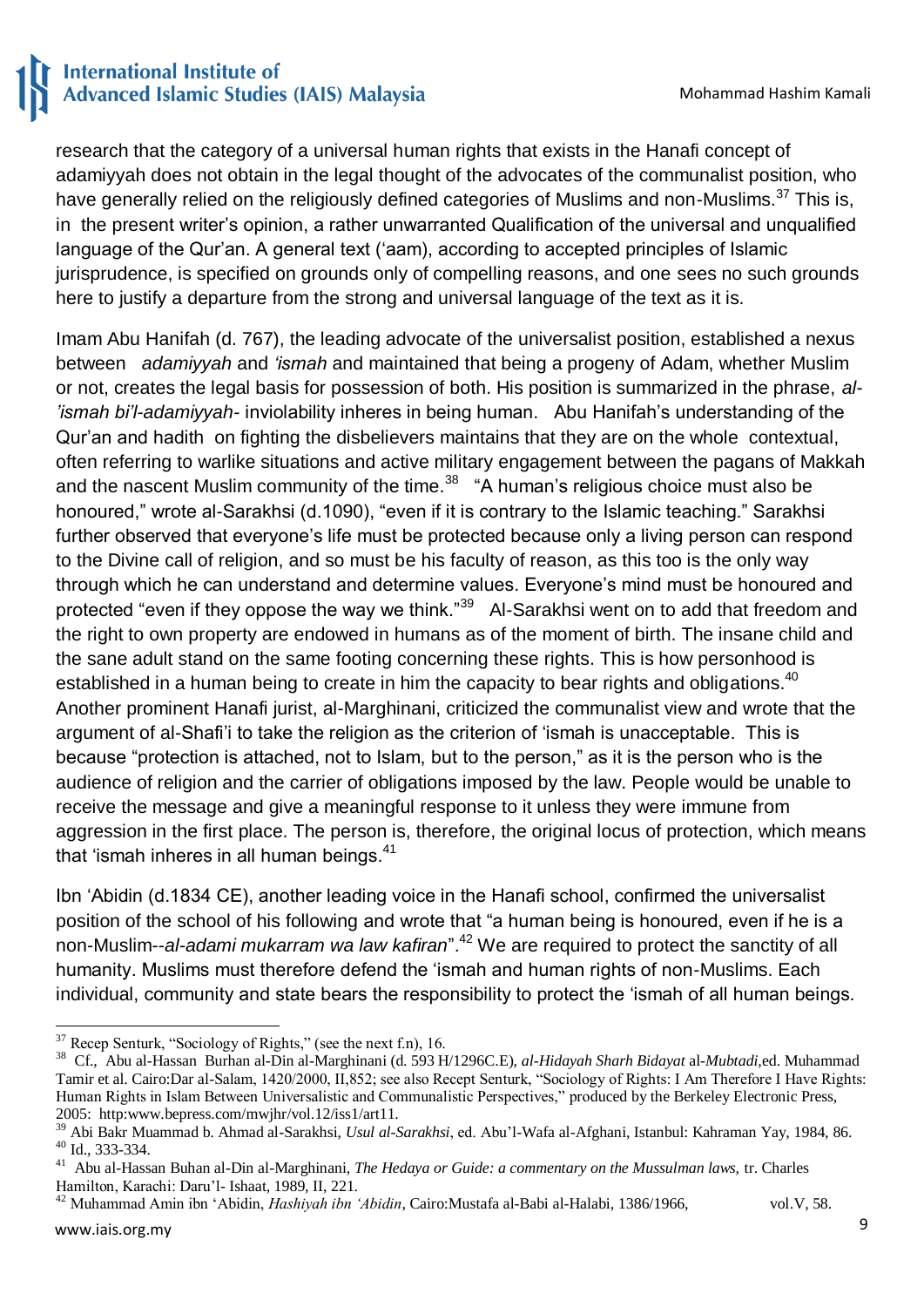The universalist position crossed the boundaries of the Hanafi school of jurisprudence and gained followers from other schools. Many leading figures, including Abu Hamid al-Ghazali from the Shafi"i school, Ibn Rushd al-Qurtubi , Ibrahim al-Shatibi, and Ibn "Ashur from the Maliki school, Ibn Taymiyyah and ibn Qayyim al-Jawziyyah from the Hanbali, and Javad Mughniyyeh from the Ja'fari Shi'ite school have supported the universalist position on human dignity and 'ismah.<sup>43</sup>

The Hanafi school remained influential until early 20<sup>th</sup> century, but European colonialism and the role it played in the fall of the Ottoman state, as well as the subsequent rise of the contemporary "Islamic" states have negatively impacted the universalist doctrine. The communalist position consequently found renewed support in the views of many prominent scholars in the Arabian Peninsula, Egypt, North Africa and Iran. The universalist position suffered a steady decline and it remains conspicuously absent in the modern discourse of human rights in the Muslim world.

## **Concluding Remarks**

If one were to broadly characterize the Islamic and Western cultures, the Arab culture, one might say Islam generally, accentuates human dignity whereas Western culture tends to emphasize liberty. It is a question obviously of relative emphasis as Western culture also puts a high premium on dignity. Bedouin culture in the history of the Arabs had a highly developed sense of personal honour and customary methodology that revolved around the preservation of dignity. Manliness and nobility of character (*muru'ah*), hospitality and honouring one"s guest and also a greater stress on one"s obligation to others than on one"s own rights characterized Arab culture and to a large extent also the teachings of Islam. These dignitarian concepts also penetrated other Muslim communities and cultures outside the Arabian Peninsula and had enormous consequences on the gender question and issues of war and peace. In cases where Muslims were in rebellion against the *status quo*, a substantial cultural reason for the rebellion has been a perceived collective dignity. Ali Mazrui has rightly alluded, in a 2002 interview, to the relevance of this factor in the rebellion of Muslims in Chechnya, Palestine, Macedonia, Kashmir, Kosovo and even Nigeria.

Without wishing to embrace Huntington's articulation of 'clash of civilizations', nor to condone the draconian methods of the Taliban, a certain clash of cultures did occur perhaps when the tone of communication was reduced to an ultimatum: Thus when addressing the Taliban in 2001, who then ruled Afghanistan, the former US President Bush told them : "just hand over Usama bin Laden and his thugs. There is nothing to talk about." He did not give the Taliban a line of dignified retreat, and the rest is a chronology of escalating violence, civilian killings and unending tragedies of defenceless villagers, women and children of Afghanistan we are witnessing to this day.

The Muslim public is also anxious to know whether the West accepts the dignity and inviolability of the different other. The aftermath of the 9/11 tragic events and divergent voices emerging in the United States and Europe has not helped provide the needed assurance. What seems certain, however, is that neither side can give that assurance unilaterally. Yet a sense of realism over the configuration of economic and military power would suggest that the initiative and the burden of rectifying the deficit in understanding fall more heavily on the US and its allies in these unjustified

**<sup>.</sup>** <sup>43</sup> Cf., Senturk, "The Sociology of Rights," 16.